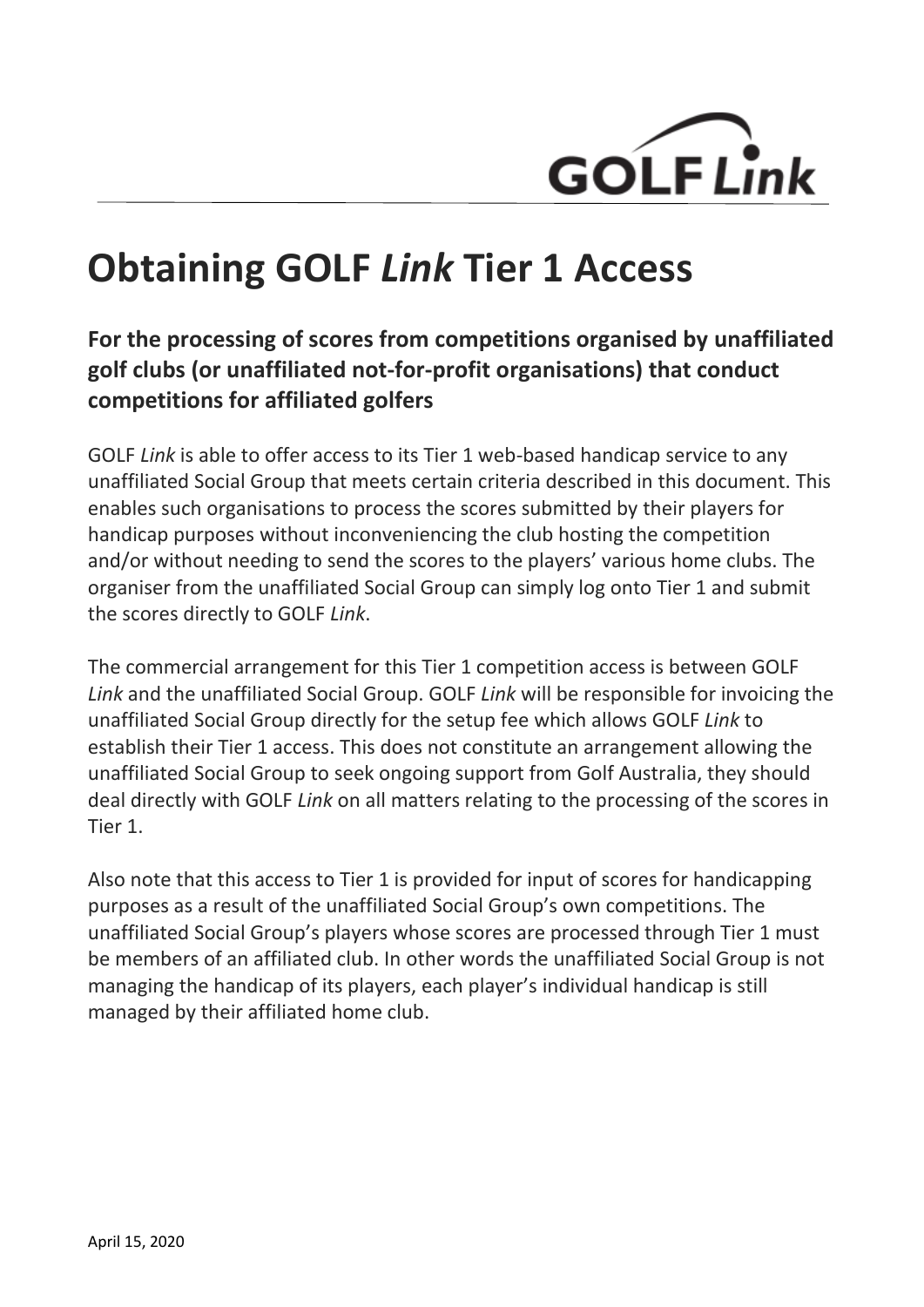### **Criteria for unaffiliated social groups to receive competition-only access to Tier 1:**

- The entity must be a "Bona Fide Body". A Bona Fide Body is defined as a formally or semi-formally constituted club, association, or group formed primarily for the purpose of conducting ongoing golf events, played in accordance with the Rules of Golf and appropriate local rules, or otherwise to administer golf for a defined area or group of golfers.
- The relevant State Association or Golf Australia must in writing state that the Bona Fide Body is an organisation of appropriate standing to warrant being granted administrative access to GOLF *Link*.
- A one-off access fee of \$880 (incl. GST) is payable at the commencement of the connection – irrespective of the Bona Fide Body's membership size. The invoice will be sent by GOLF *Link*. This will provide the Bona Fide Body with perpetual administrative access to GOLF *Link*.
- The Bona Fide Body must agree to all GOLF *Link* user terms and conditions as required from time to time by GOLF *Link*.
- The Bona Fide Body will only process players through its GOLF *Link* access who are members of affiliated clubs.
- A player may not at any time be registered on GOLF *Link* as a member of the Bona Fide Body unless they are a member of an affiliated Australian club.
- The Bona Fide Body will not be permitted at any time to have any Home Club members.

# **Applying for Competition-Only Tier 1 Access**

Following are the steps to get set-up with competition-only Tier 1 access:

- Contact your State Association or Golf Australia and have ready the following information: Social Group Name, Number of Players, Main Contact Name, Contact Phone Number, Contact Address and Billing Address (if different from Contact Address).
- The State Association or Golf Australia will make a determination as to whether the unaffiliated Social Group meets the criteria to be considered a Bona Fide body. If more information is required, the State Association or Golf Australia will seek that information from the main contact at the unaffiliated Social Group.